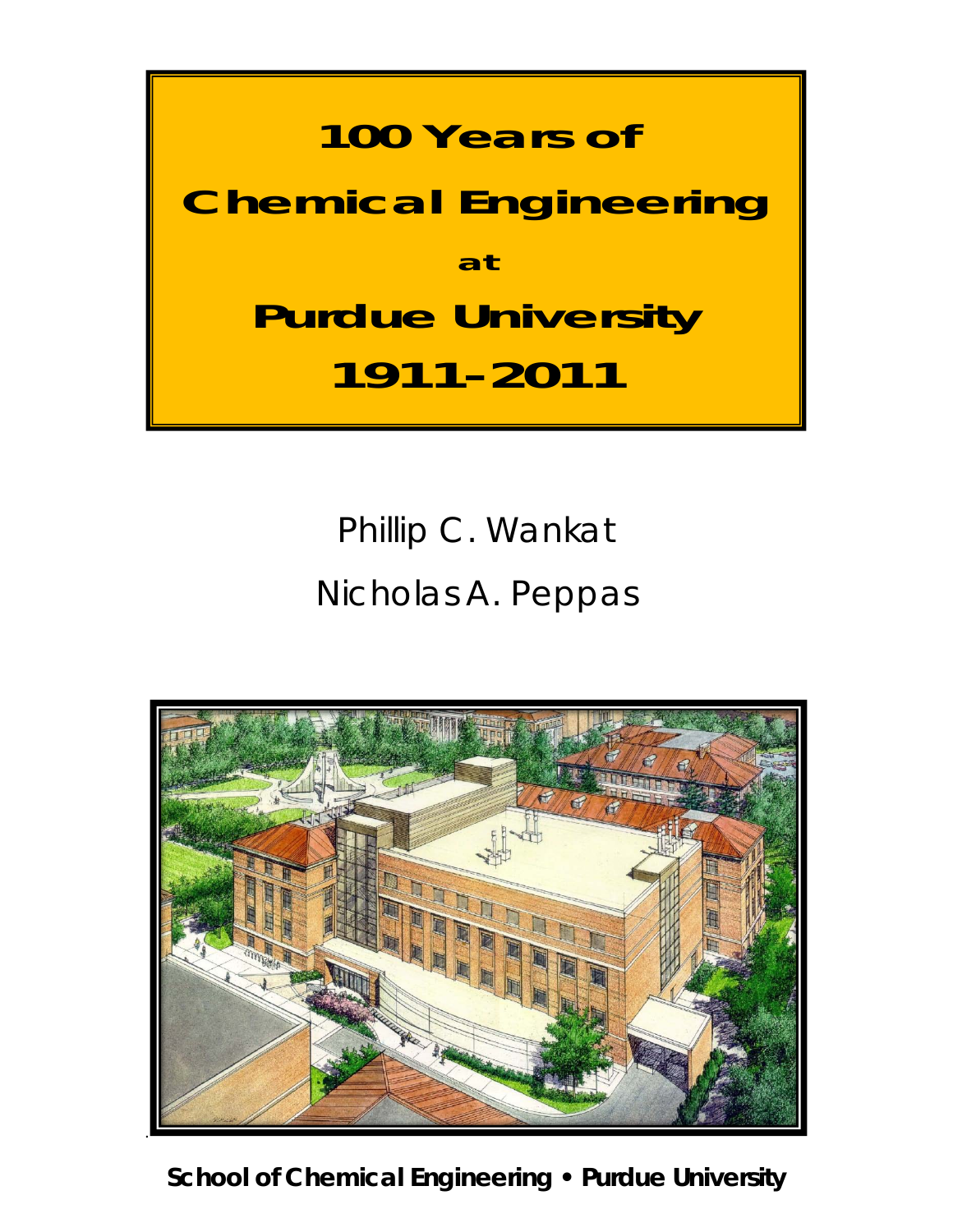# **100 Years of Chemical Engineering at Purdue University 1911-2011**

Formerly published as

#### **History of the School of Chemical Engineering of Purdue University**

**Phillip C. Wankat, Ph.D.**

Clifton L. Lovell Distinguished Professor of Chemical Engineering Purdue University

**Nicholas A. Peppas, D.Eng., Sc.D.**  Fletcher Stuckey Pratt Chair in Engineering

University of Texas at Austin

Published by the School of Chemical Engineering Purdue University 2011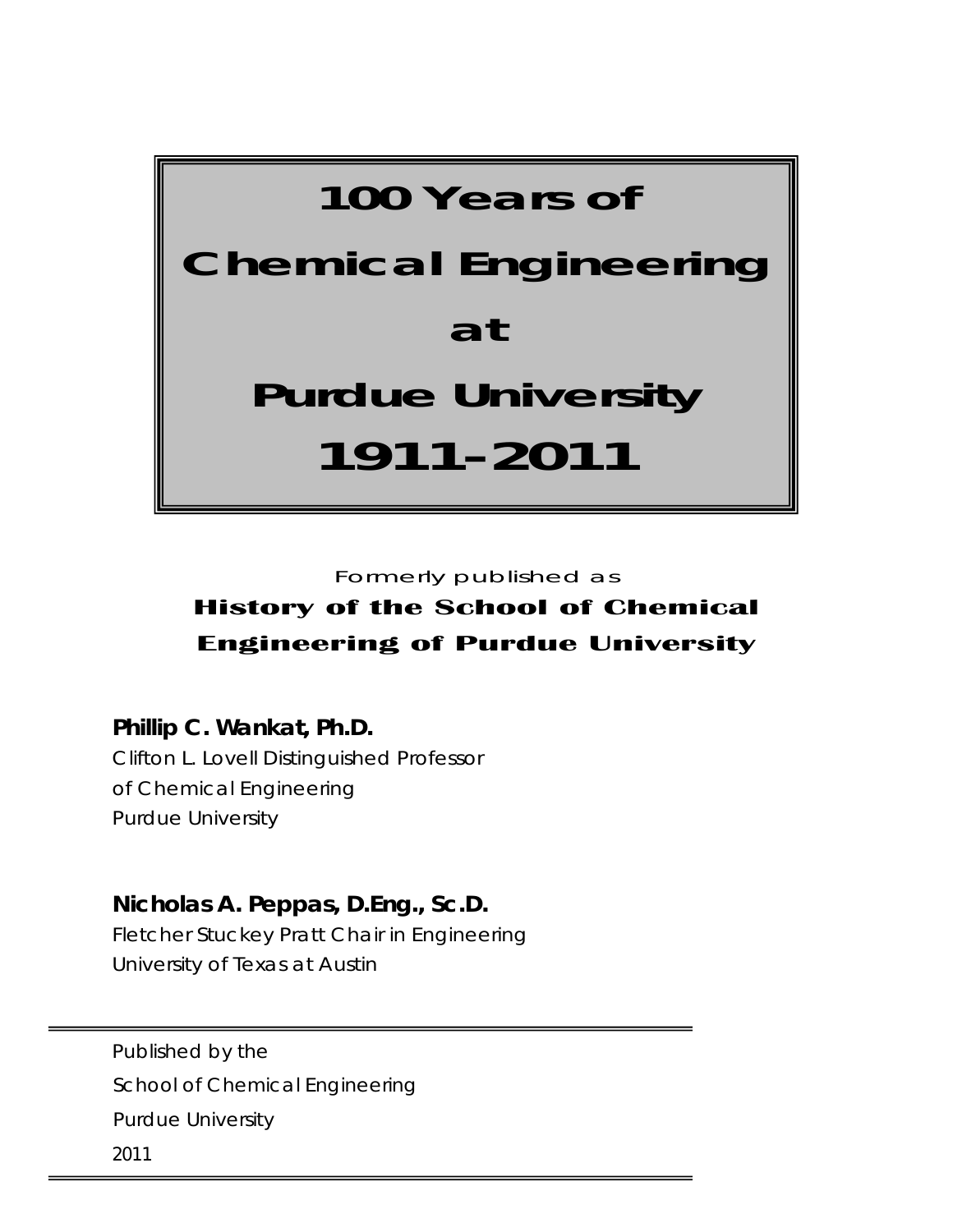Published by the School of Chemical Engineering Purdue University West Lafayette, Indiana 47907 USA

Former edition, 1986

Current edition, 2011



Copyright © 2011, 1986 by the School of Chemical Engineering, Purdue University

All rights reserved. No part of this publication may be reproduced, stored in a retrieval system, or transmitted, in any form or by any means, electronic, mechanical, photocopying, recording, or otherwise, without the prior written permission of the publisher.

ISBN: 978-1-55753-622-8 Printed in U.S.A.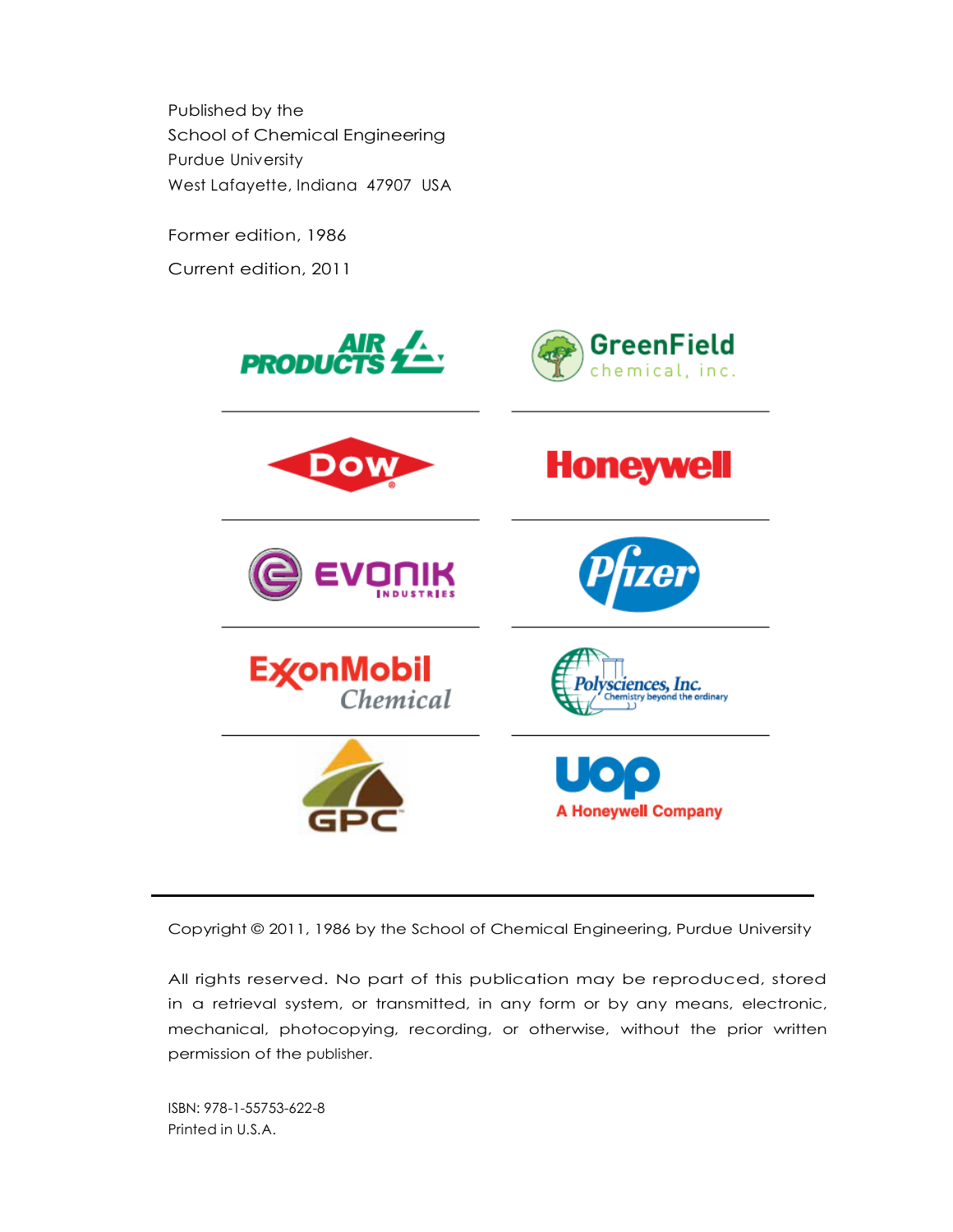#### Contents

| Preface to 100 Years of Chemical Engineering at<br>Purdue University, 1911-2011                         | $\overline{4}$          |
|---------------------------------------------------------------------------------------------------------|-------------------------|
| Preface to History of the School of Chemical<br><b>Engineering at Purdue University</b>                 | $\overline{\mathbf{z}}$ |
| <b>Chapter 1</b><br>Towards the Establishment of a School of Chemical<br><b>Engineering (1887-1911)</b> | 9                       |
| <b>Chapter 2</b><br>The Peffer Years (1911-1934)                                                        | 21                      |
| Chapter 3<br>Growth and the War: The Bray-Shreve Years (1934-1951)                                      | 47                      |
| Chapter 4<br>Chemical Engineering in Transition. Heads: Comings<br>and Golding (1951-1966)              | 87                      |
| <b>Chapter 5</b><br>Rebirth as a Modern Program. Greenkorn, Koppel and<br>Andres (1967-1987)            | 127                     |
| Chapter 6<br>Building for the Future. Reklaitis and Varma (1987-2011)                                   | 173                     |
| <b>Chapter 7</b><br>Chemical Engineering Education at Purdue                                            | 267                     |
| <b>Chapter 8</b><br>Chemical Engineering Research at Purdue                                             | 341                     |
| Epilogue                                                                                                | 391                     |
| <b>Appendices</b>                                                                                       | 393                     |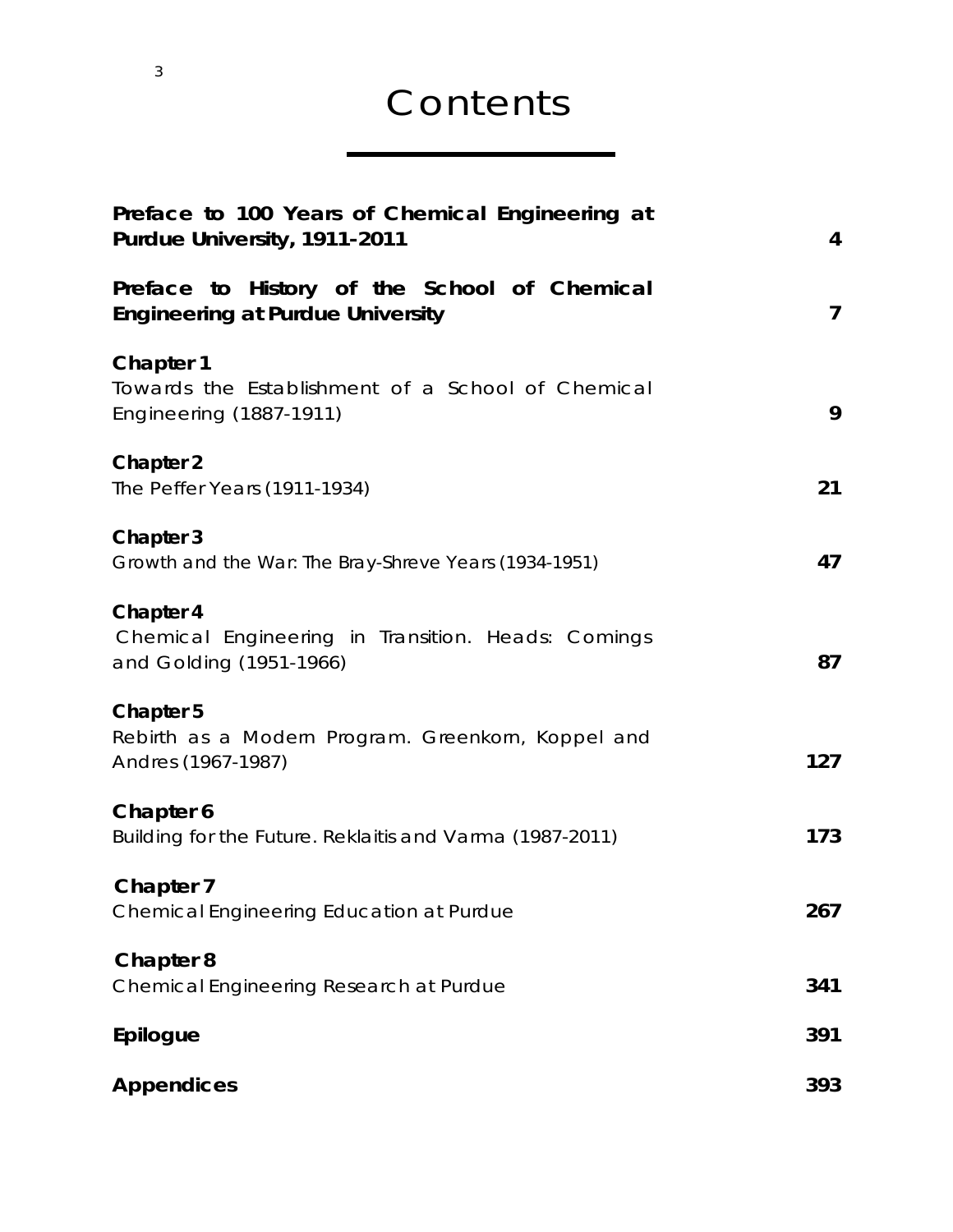One hundred "years ago, the School of Chemical Engineering of Purdue University was established through a thoughtful and far-reaching initiative of then President Winthrop E. Stone, with the hiring of a single faculty member, Professor Harry C. Peffer. Since then, this School has developed into a leading educational and research institution with an impressive list of alumni and alumnae. In fact, more chemical engineers have graduated from Purdue than from any other university in the country."

With the very slight change in the number of years, this is the beginning of Professor Nicholas A. Peppas' Preface to the 1st edition of his H*istory of the School of Chemical Engineering of Purdue University* that was prepared for the 75th anniversary of the School in 1986. Professor Peppas would have been the obvious choice to write the second edition for the 100th anniversary, except after an illustrious career at Purdue University he moved to the University of Texas at Austin where his current duties prevent him from again focusing a major portion of his time on writing this history. Fortunately, he has graciously agreed to provide his immense knowledge of the history of Purdue as coauthor of this second edition.

I am a firm believer in the old adage "if it isn't broken, don't fix it." Thus, readers of Chapters 1 to 3 will notice very little change from the originals written by Peppas. Chapter 4 remains essentially Peppas' chapter although we have jointly completed the stories of the principal players who were alive in 1986 but have now passed on. Chapter 5 was "the current era" in the first edition. Many of the principal players are still alive, although many are no longer at Purdue. Since we now have 25 years of historical hindsight, certain portions of this chapter were rewritten by Wankat. Chapter 6 is the current "current era" and is, of course, brand new and was written by Wankat with some light editing by Peppas. This chapter tells the remarkable story of the long and successful Headships of Professors Gintaras (Rex) Reklaitis and Arvind Varma and the generosity of the Forneys that positioned Purdue to build for the future. Chapters 7 and 8 were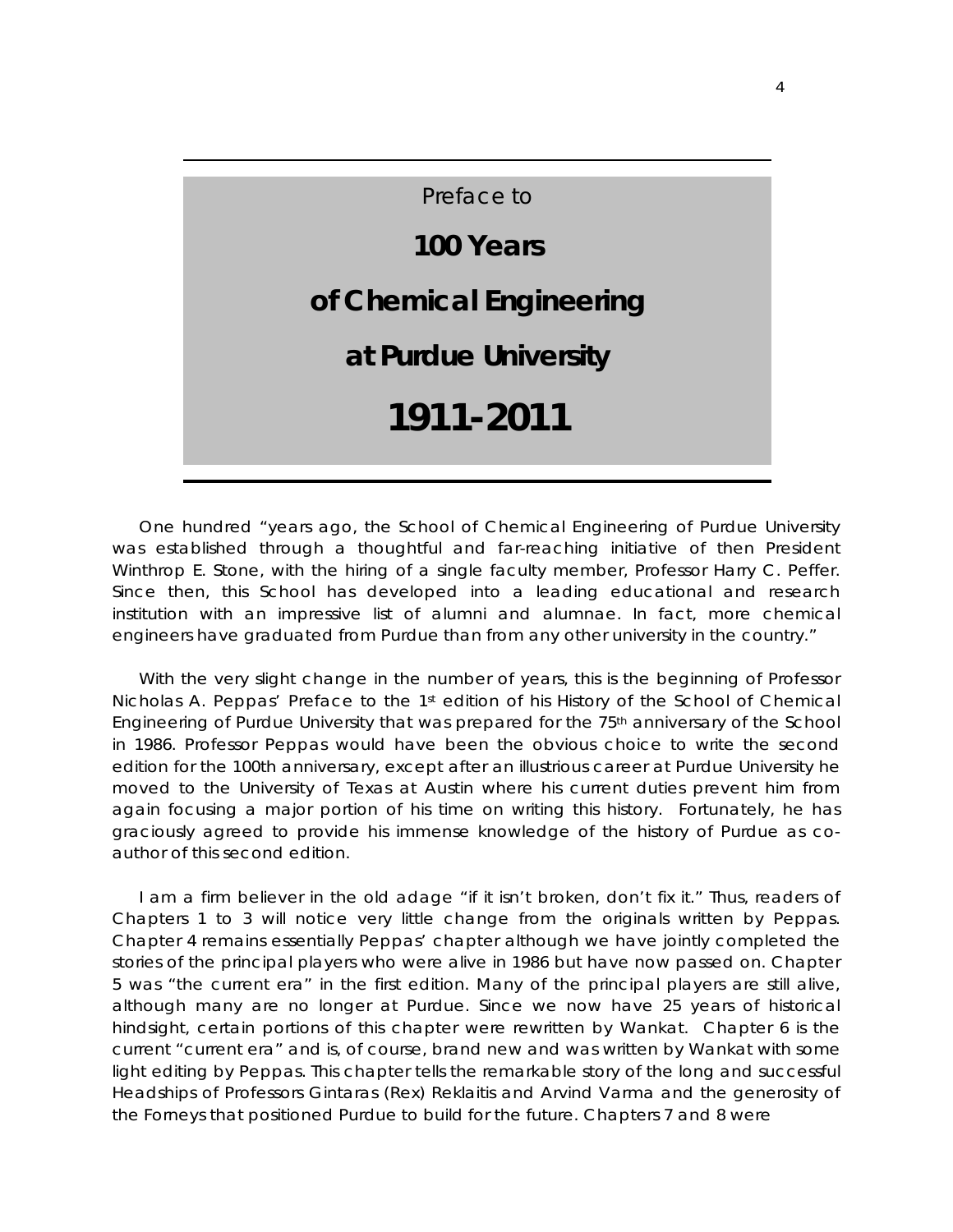Peppas' Chapters 6 and 7 in the first edition. Based on Peppas' chapters, Wankat continued the stories of education and research at Purdue during the last 25 years in these chapters.

Most of all, we are indebted to Mrs. Cristina Farmus for her unflagging efforts to find suitable photographs, update the appendices, and properly format the book. Even more important, her perennial good cheer and enthusiasm for the 100th anniversary celebration kept us going whenever there was doubt. Without her efforts the history for the 100<sup>th</sup> anniversary would have been both incomplete and late.

We are also indebted to all our colleagues for their support of this project, to the Head of the School, Professor Arvind Varma, for his enthusiastic support and thorough and helpful review of chapters, and especially for undertaking the expenses for its publication, Professors W.N. Delgass, R. N. Houze, D. Ramkrishna and G.V. Reklaitis for helpful comments and recollections, Mr. Darron Bennett for significant help with appendices, photos and design, Mrs. Julie Paolillo for her assistance in various aspects of this project, Mrs. Elizabeth Hayes for secretarial assistance with the manuscript, and Mrs. April Fidler for design.

Celebrations are important rites of passage for people. However, properly celebrating an accomplishment such as this 100th anniversary of the School of Chemical Engineering at Purdue University does cost money. The School is pleased to thank the following companies who have generously supported this celebration: Air Liquide, Chevron Phillips, Citgo, Dow, DuPont, Eli Lilly, Evonik, ExxonMobil, GPC, Greenfield, Honeywell, Kimberly Clark, Pfizer, Polysciences, Shell, UOP, and Vantage Oleochemicals.

West Lafayette, Indiana **Austin**, Texas

Phillip C. Wankat Nicholas A. Peppas

September 2011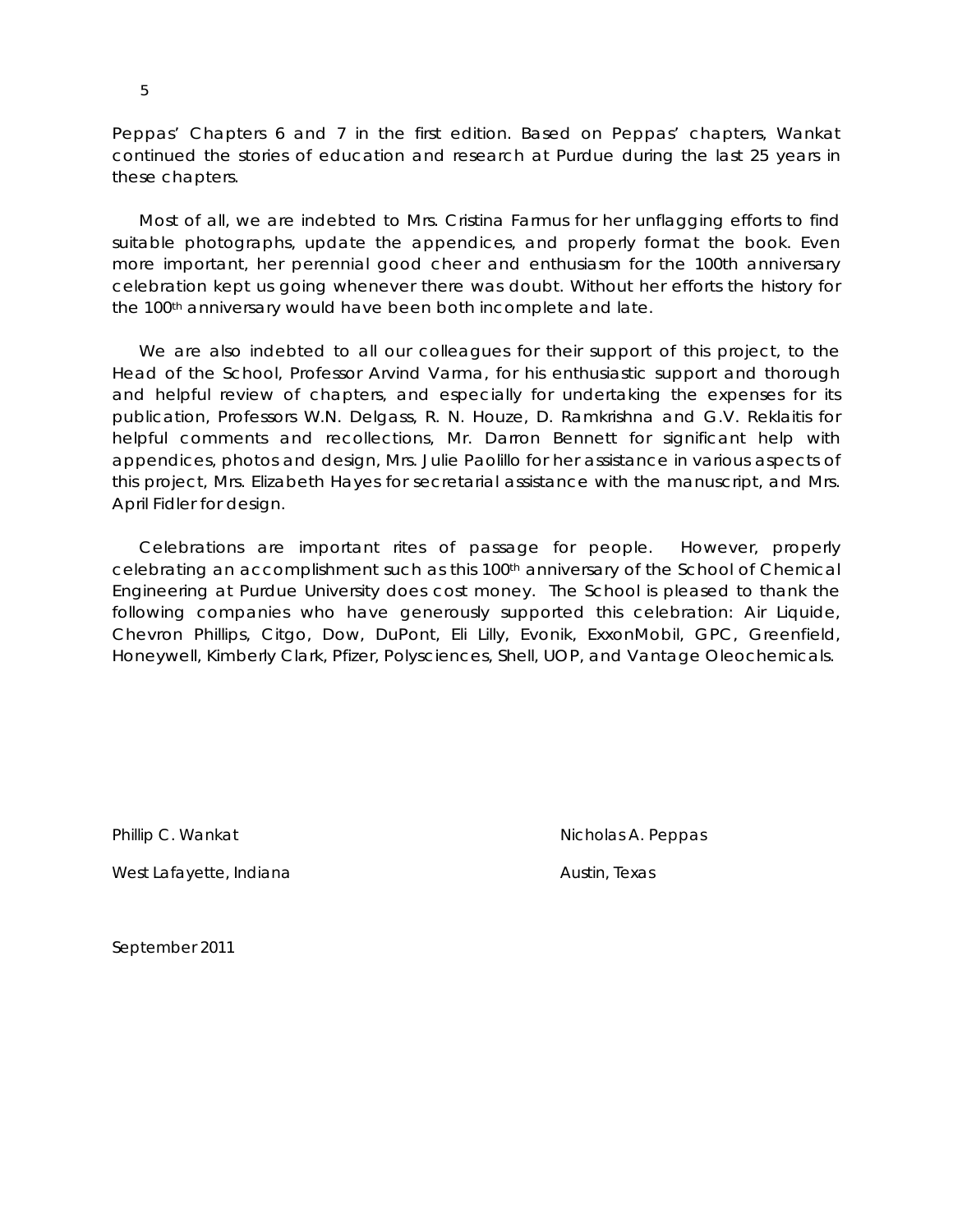## History **of the School of Chemical Engineering of Purdue University**

#### **Nicholas A. Peppas, D.Eng., Sc.D.**

Professor of Chemical Engineering Purdue University

with technical assistance by **Ronald S. Harland, B.S., M.S.**

Published by the School of Chemical Engineering Purdue University 1986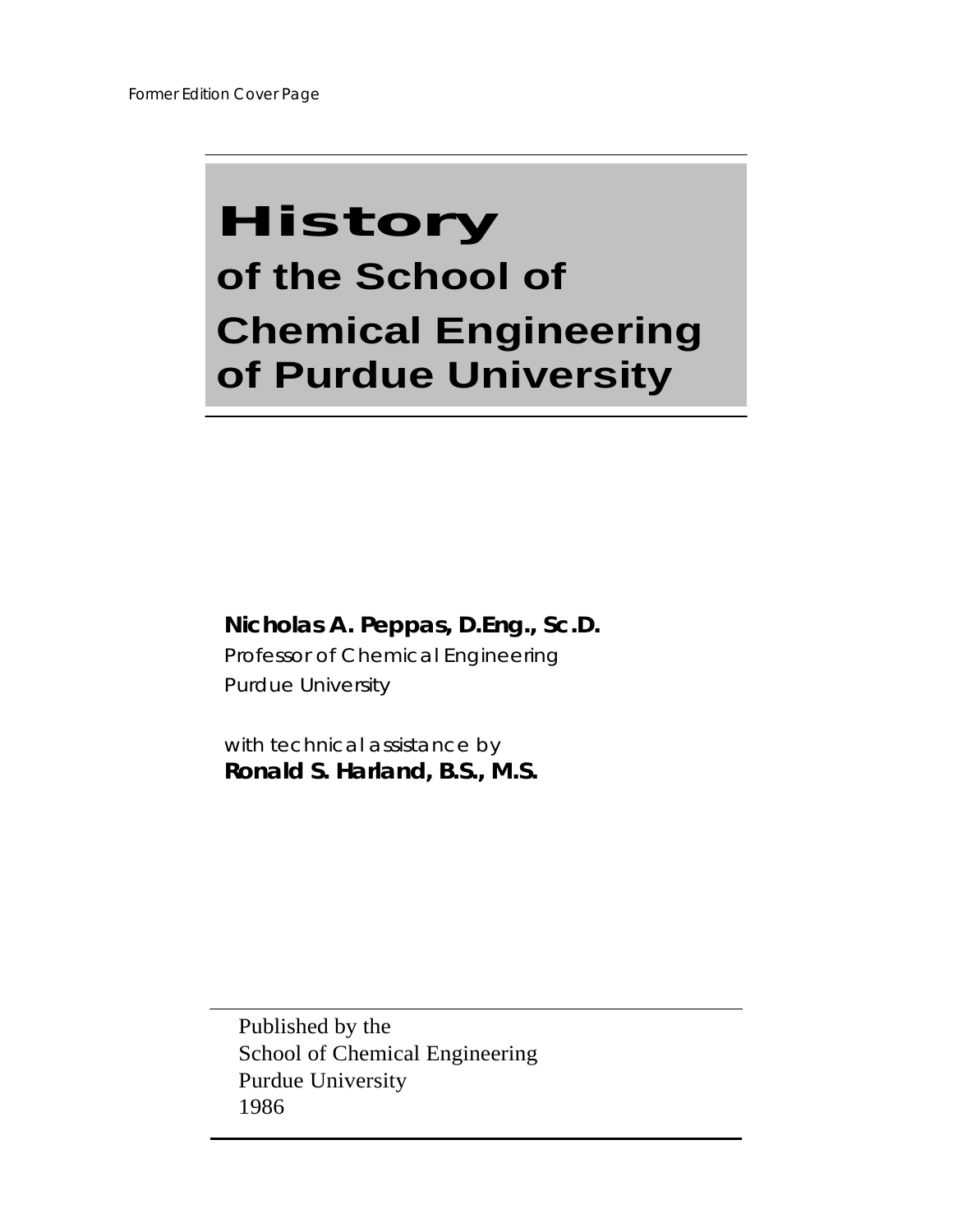# **Preface**

Seventy five years ago, the School of Chemical Engineering of Purdue University was established through a thoughtful and far-reaching initiative of then President Winthrop E. Stone, with the hiring of a single faculty member, Professor Harry C. Peffer. Since then, this School has developed into a leading educational and research institution with an impressive list of alumni and alumnae. In fact, more chemical engineers have graduated from Purdue than from any other university in the country.

I started collecting material for the History of the School of Chemical Engineering at Purdue in the summer of 1978, fascinated with the reading of J.L. Bray's history. For the past two years I have read all the archives of the School and various other archives found in the special libraries of Purdue University, and in the Goss room of the Engineering library. I have contacted a large number of pre-1940 alumni and I have talked to former professors and staff members. While writing the history of our School I have not only concentrated on the post-1950 years that J.L. Bray's work did not cover, but I have gone back to the sources and carefully checked the pre-1950 history as well. Thus, many interesting, not previously reported items have been discovered.

The presentation of the history is divided into Chapters following roughly the administrative periods of the various Heads of the School. This is only natural for this work, since at Purdue the Head has traditionally had significant power so that his philosophy of education and research is mirrored in the achievements of the faculty members.

I am especially indebted to my graduate student Ronald S. Harland (B.S. '83, M.S. '85, Ph.D. candidate) who during the four months of the final writing did significant research for me either "discovering" rare copies of theses and educational material, or tabulating and analyzing the information collected, especially that presented in the Appendices. It is because of Ron's contributions that we can offer a definitive piece of work on the history of the School of Chemical Engineering, where all the facts, names, dates, numbers and events have been carefully checked and verified. This is important because many of the School records were poorly kept or maintained, and in many cases incomplete.